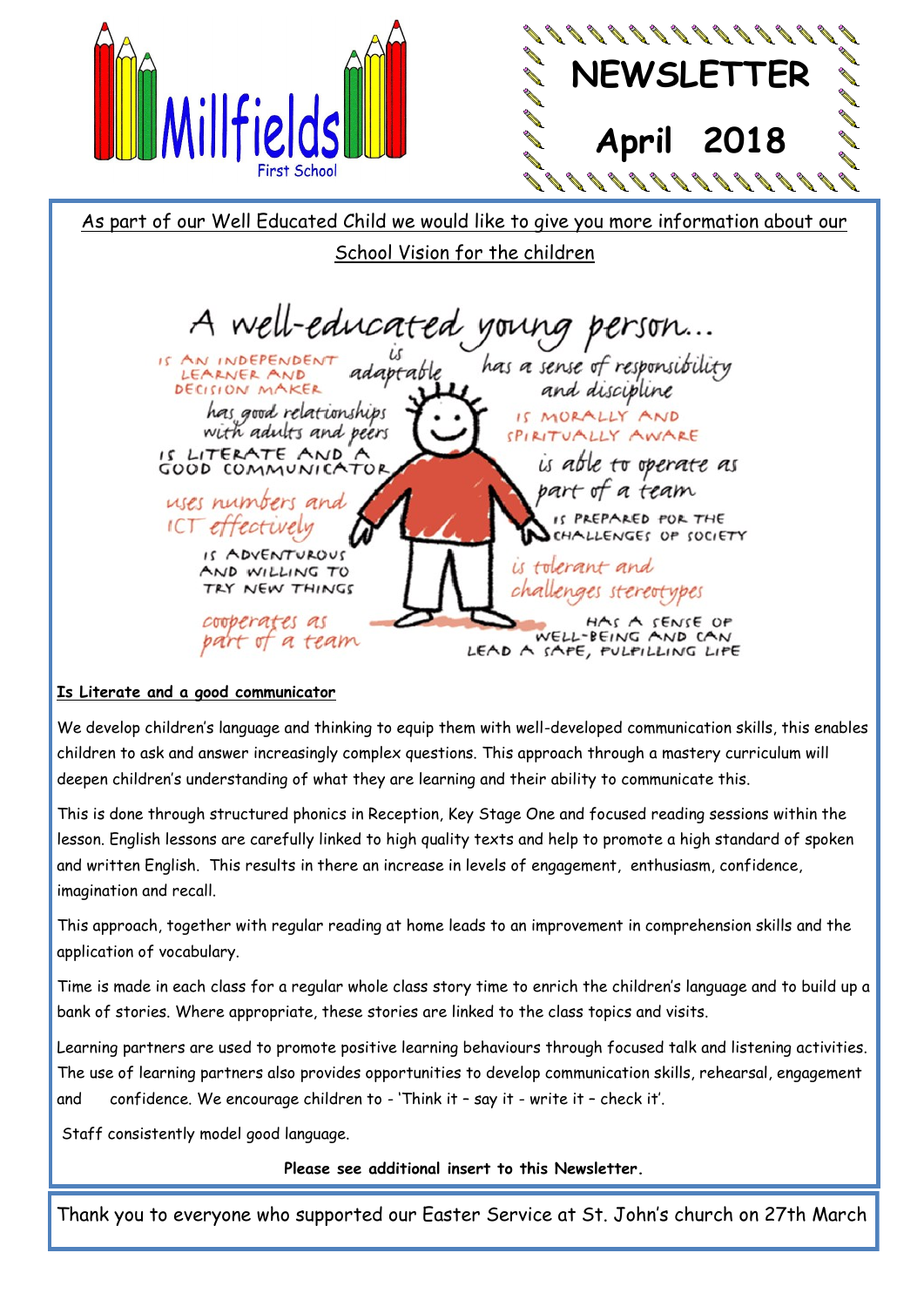# **Mothers Day Morning—Friday 9th March 2018.**

On the 9th March we held a Mothers Day Coffee Morning, thank you to all of you who attended we hope you had an enjoyable morning.

We raised in excess of £400.00 donations made from this event will go towards our Sports Relief Week.

#### **Sports Relief 19th March — 24th March**

On Monday 19th March, we held a Sports Relief day to help raise money for vulnerable people in the UK and the world's poorest counties. The children enjoyed taking part in this event and we were able to send a very generous donation to Sports Relief on behalf of everyone at Millfields First School. We thank you for your continued support.



The Friends Association held their Easter Bonnet / Tie Parade and Coffee Morning in school on Friday 23rd March 2018. We would like to thank all those pupils who took part and everyone who attended to support this event. A very big thank-you to Mrs. Jones who has worked hard as Chair person of the Friends over the last few years. We warmly welcome any new parents who would like to join the Friends. This will enable events like the Easter Bonnet parade and Summer Fair etc to continue. Please enquire at the office. Thank-you

#### **Reception: Measuring Heights and Weights**

Children in Reception will be having their heights and weights measured as part of the National Child Measurement Programme (NCMP). Staff from our local NHS Trust will be in school on **Thursday 19th April**. Please see your child's class teacher if you would like more information about this.

## **Bag 2 School.**

Please help us to raise funds for Millfields First School!

Millfields is taking part in the Bag 2 School textile collection.

Your child should have brought home a bag with this newsletter.

Please fill your bag with unwanted clean textiles. These can include adults' and children's clothes, shoes, hats, belts, handbags and soft toys.

The bag (or bags if you can fill more than one please request extra from the office) must only be returned to school on the morning of.

**Tuesday 24th April 2018** (the collection will be during the morning).

We will be paid for the weight of textiles collected, and the money will be used to benefit the children.

For more details of the scheme please visit www.bag2school.com. Thank you for your support.

#### **Friends News**

The Friends of Millfields had an excellent week last week, raising £334.50 from the Easter coffee morning and £246.00 from the cake sale. Thank you to everyone for your generosity and support and to the Friends for their hard work.



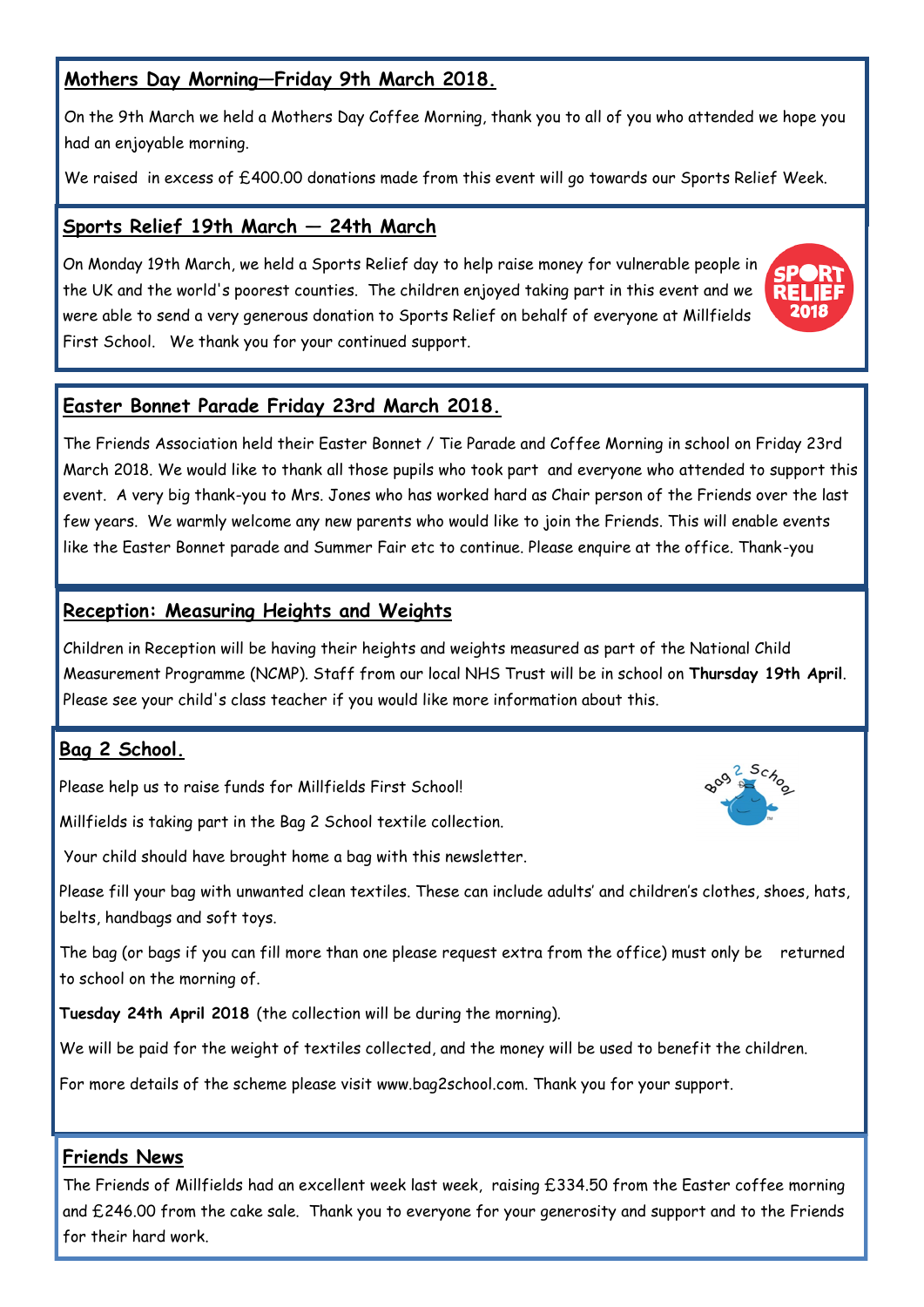## **Parents/carers invitation to watch dance festival routines.**

As you are aware your child has been learning a dance routine which they have performed at the dance festival, held at Millfields School, last week.

We would like to invite parents/carers to watch their own child's dance only, as space is limited .

びく

Your child's class performed details below:-

| Monday 16th April -    | 3pm - Oak Class      |
|------------------------|----------------------|
| Tuesday 17th April -   | 9am - Holly Class    |
| Tuesday 17th April     | 3pm - Hazel Class    |
| Wednesday 18th April - | 9am - Acorns E Class |
| Thursday 19th April -  | 9am - Cherry Class   |
| Thursday 19th April    | 3pm - Acorns B Class |
| Friday 20th April -    | 9am - Maple Class    |
| Monday 23rd April -    | 3pm - Beech Class    |
| Tuesday 24th April -   | 3pm - Cedar Class    |
| Wednesday 25th April - | 3pm - Rowan Class    |

We hope you can attend and look forward to seeing you, please be aware that the dance routines are of a short duration possibly 10-15minutes maximum. We hope you enjoy the dancing and appreciate all the hard work the children have put into these routines.

## **Year 4 Residential Visit - Wednesday 18th April - Friday 20th April 2018**

As you are aware our Year Four pupils will be attending a residential visit from Wednesday 18th until Friday 20th April.

Medical forms will be handed out to all pupils attending the visit on Monday 16th April. If your child requires any medication please can you ensure that the form and the medication are handed to Mrs Langfield on Wednesday morning when you drop your child off.

Children can arrive at school between 8.50am and 9.30am. We have given parents the option to come slightly later if they wish to avoid the morning rush with suitcases. Children need to be brought to the school hall on arrival, once your child has been dropped off you are free to leave as the coach will not be departing until a bit later in the morning.

The children will arrive back at school at around 2.30pm on Friday 20th. You are welcome to collect your child from this time and can ring to confirm their arrival if you wish. If you can't get here until 3.15pm normal time that's fine we will obviously look after children until then.

We are all looking forward to what we are sure will be an very exciting time.

## **After School Club**

Please note that due to the popularity of our before and after school club and the increase in pupil numbers from September we will be unable to accommodate siblings who no longer attend Millfields.



**Millfields School Club**